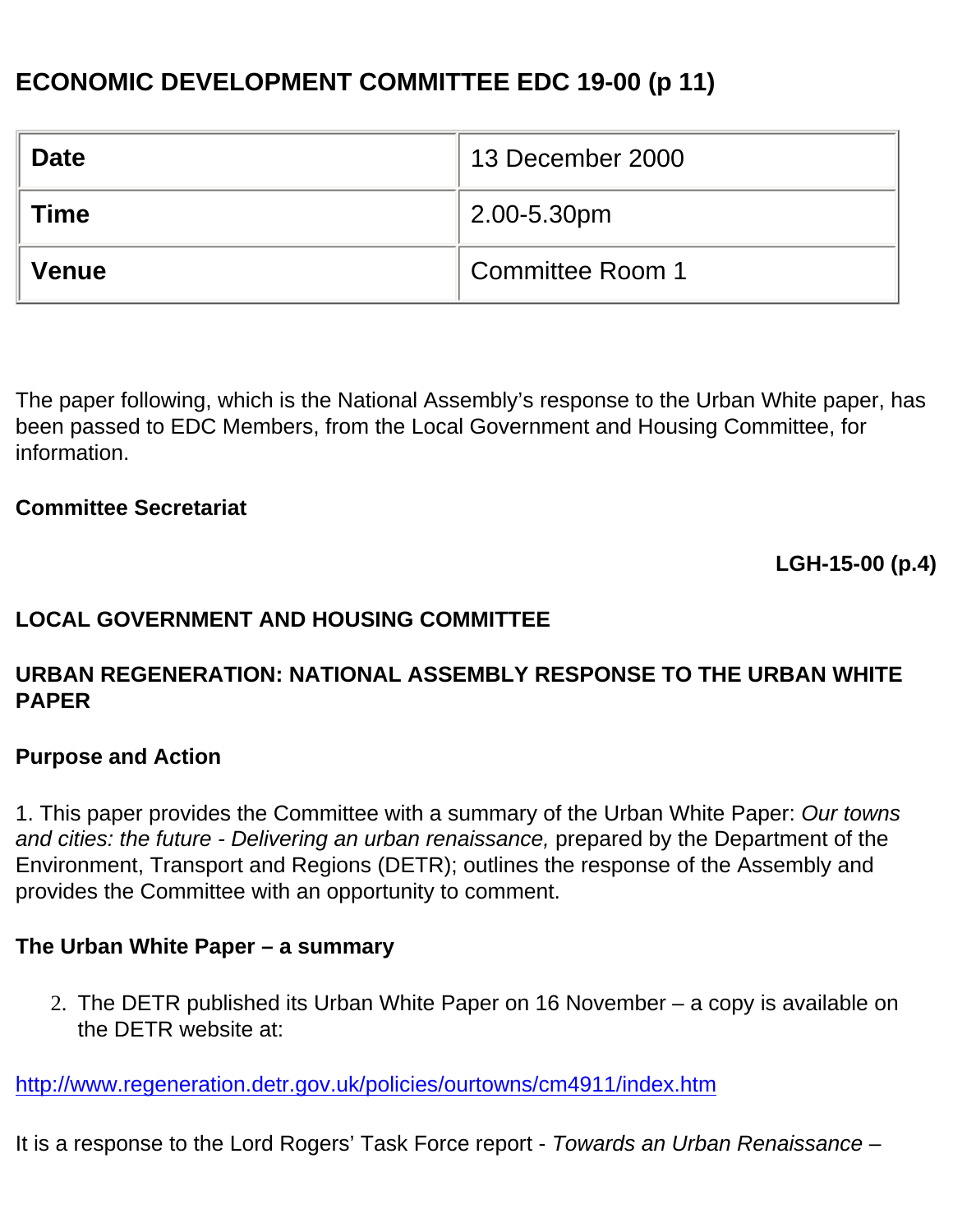produced in mid 1999 and has a forward by the Deputy Prime Minister and comprises seven Chapters:

**Chapter 1:** Towns and Cities today

**Chapter 2:** Towns and cities: issues and vision

**Chapter 3:** Delivering better towns and cities

**Chapter 4:** Places for people

**Chapter 5:** Creating and sharing prosperity

**Chapter 6:** Quality service and opportunities for all

**Chapter 7:** Making it happen: action for all

**Annex:** Recommendations of the Urban Task Force Report

3. The Paper articulates the Government's view that economic, social and environmental issues must be tackled together. The vision for towns and cities is to see:

- **people shaping the future** of their community, supported by strong and truly representative local leaders;
- people living in **attractive, well kept towns and cities** which use space and buildings well;
- good design and planning which makes it practical to live in a **more environmentally**  sustainable way, with less noise, pollution and traffic congestion;
- towns and cities able to **create and share prosperity**, investing to help all their citizens reach their full potential; and
- **good quality services**  health, education, housing, transport, finance, shopping, leisure and protection from crime – that meet the needs of people and businesses wherever they are.

4. The White Paper acknowledges the different sizes and characteristics of cities and towns. But it also highlights the need for all to respond to common and continuing changes such as economic and social issues; changes in work practices; people living longer; fewer children and people having them later in life and more people living alone. Here in Wales the policy implications are significant because the overwhelming majority of the people of Wales live in the urban areas and 16 out of our 20 most deprived communities are in the urban areas.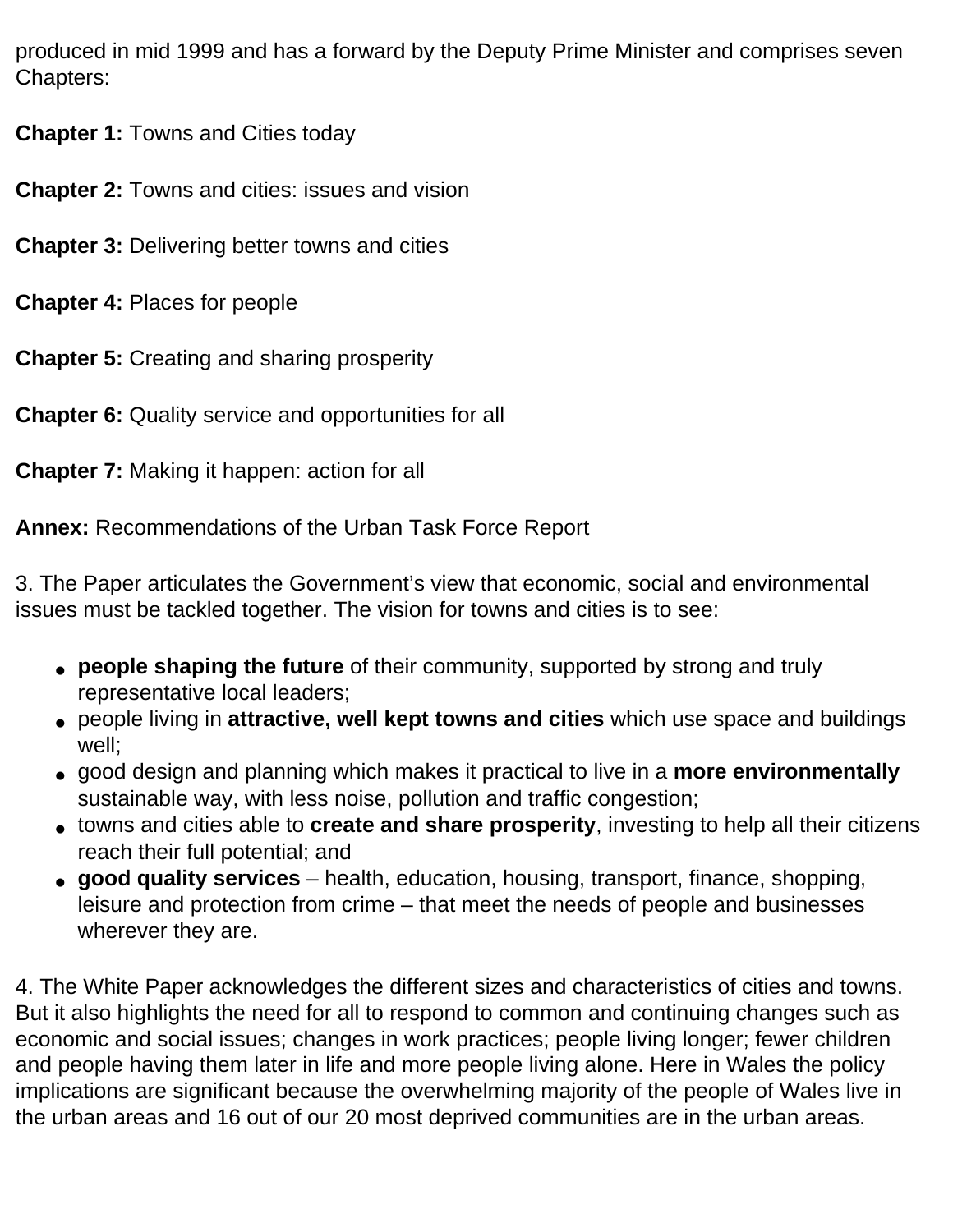# **Action in Wales**

5. Many of the issues covered in the White Paper therefore apply equally to Wales; but the Assembly has already developed a long term vision to combat poverty and social disadvantage and to bridge the gap between the most deprived and affluent communities in Wales. The Partnership Agreement articulates many of the programmes and initiatives to be pursued and *betterwales.com* sets out medium and long-term targets for achieving objectives against the Assembly's three guiding themes – tackling social disadvantage, sustainable development and promoting equal opportunities. This is now being backed up with resources.

6. The distinctive ' Made in Wales' agenda that responds to many of the issues raised in the White Paper includes action in ten key inter-linked areas:

- tackling social disadvantage through the Communities First programme. This will address many of the initiatives in the action plan for neighbourhood renewal referred to the White Paper - embracing health promotion, health inequalities, community development and vulnerable people issues. Communities First will be targeted at the most deprived communities in Wales and will involve commitment and partnership from national level right down to community level. The Assembly is injecting an extra £15 million a year by 2003-2004 into the Communities First programme aimed at up to 100 of the most deprived communities in Wales. Other bodies such as the WDA will also be funded to play a full role in this partnership;
- concentrating on housing**,** we are developing a National Housing Strategy for Wales which will include a new approach to private housing, the promotion of sustainable communities by improving poor quality housing and giving people more choice. The Assembly is increasing the local authority general capital funding and Supplementary Credit Approvals for housing by £5 million next year, increasing to £20 million by 2003- 2004. This will enable local authorities to improve public and private sector housing following many years of declining baselines for housing. The Assembly has also set up a Homelessness Commission which will address how we can tackle the plight of the homeless in the longer term, but we have further increased funding for homeless to help achieve the Assembly's commitment to eliminate the need for rough sleeping.
- focussing on crime and disorder, where we are introducing new programmes to help young people together with policies that aim to improve local facilities and promote a high quality environment, free from crime. The urban areas will in particular benefit from these policies and, as part of this, the key role played by the voluntary sector is recognised with an increase in funding of some £55 million by 2003-2004 for schemes such as the Youth Access Initiative for 14-17 year olds and the Youth Gateway;
- bringing forward targeted policies for sustainable development including a strategy for waste management which will benefit from an extra £24 million by 2003 and a review of Planning Policy Guidance to encourage effective use of land in urban areas including the use of derelict, unused or waste land with an emphasis on brownfield sites;
- addressing integrated transport through a framework for Wales with an overarching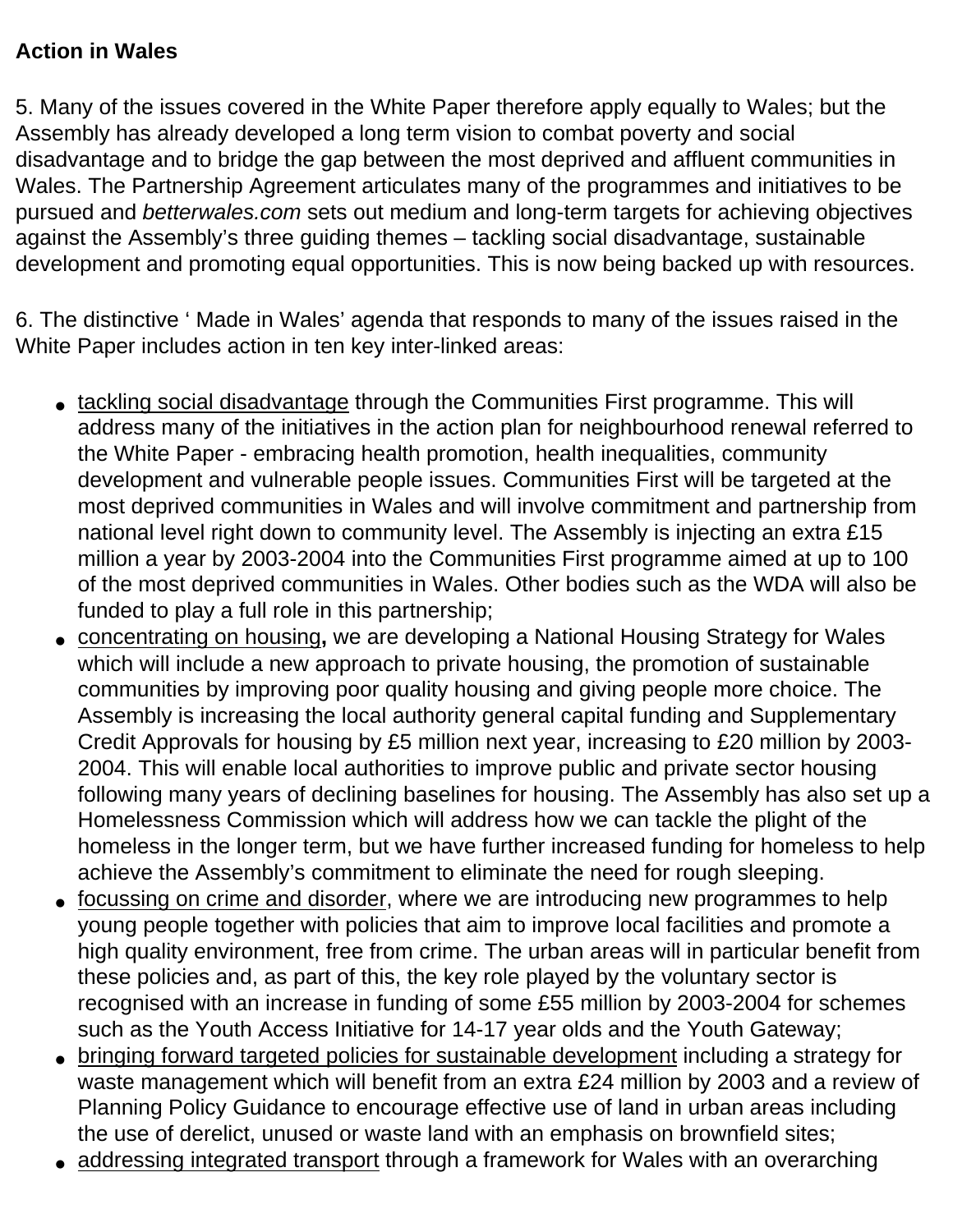strategy including the establishment of the Wales and the Borders rail franchise and consideration of a Welsh Passenger Transport Authority. Specific priorities include the all-Wales concessionary fares scheme for pensioners and disabled people which will be introduced from April 2001; extra money for the Bus Partnership Fund and the Community Transport Grant; a major investment of £30 million pounds by 2003 into Transport Grant to respond to local transport plans and a further expansion of the popular Safe Routes to Schools. The Assembly is also increasing the one-off special grant funding for local road safety schemes to reduce road traffic casualties;

• producing a national spatial planning framework by 2003 which will address issues of development and restraint on a broad scale as well provide a context for major decisions, the allocation of resources and local authority plan and decision making;

- introducing Health and Social Services programmes such as the Primary Care and National Health Promotion Strategies. There is to be a new fund to reduce health inequalities through targeted support in our most disadvantaged communities. The Assembly will reassess the formula for funding health authorities, and targeting groups with greatest social and health care needs, many of whom are also in the most deprived urban areas. Children will be an absolute priority through, for example, the Sure Start programme and other initiatives. Health spending will increase on average by 5.1 per cent each year for the next three years in real terms;
- linking education, lifelong learning and community development through policies and programmes aimed at combating social exclusion, strengthening educational-business links and guidance to support young people and adults find careers. The establishment of the new National Council for Education and Training (CETW) and the work of Careers Wales will be important drivers in this regard. In total, there will be extra investment worth some £120 million by 2003-2004 for various programmes aimed at children and young people. This is alongside the money going into schools to recruit more teachers and improve schools where there will be an increase in capital expenditure of £43 million to tackle the problems of inadequate buildings. In addition grants for education support and training are being increased by £5 million by 2003-2004 to continue progress towards reducing absenteeism, and to training teachers to support out of hours learning. The Assembly is also increasing funds to our National Childcare Strategy by £4 million by 2003-2004;
- promoting distinctive economic development programmes which will benefit the urban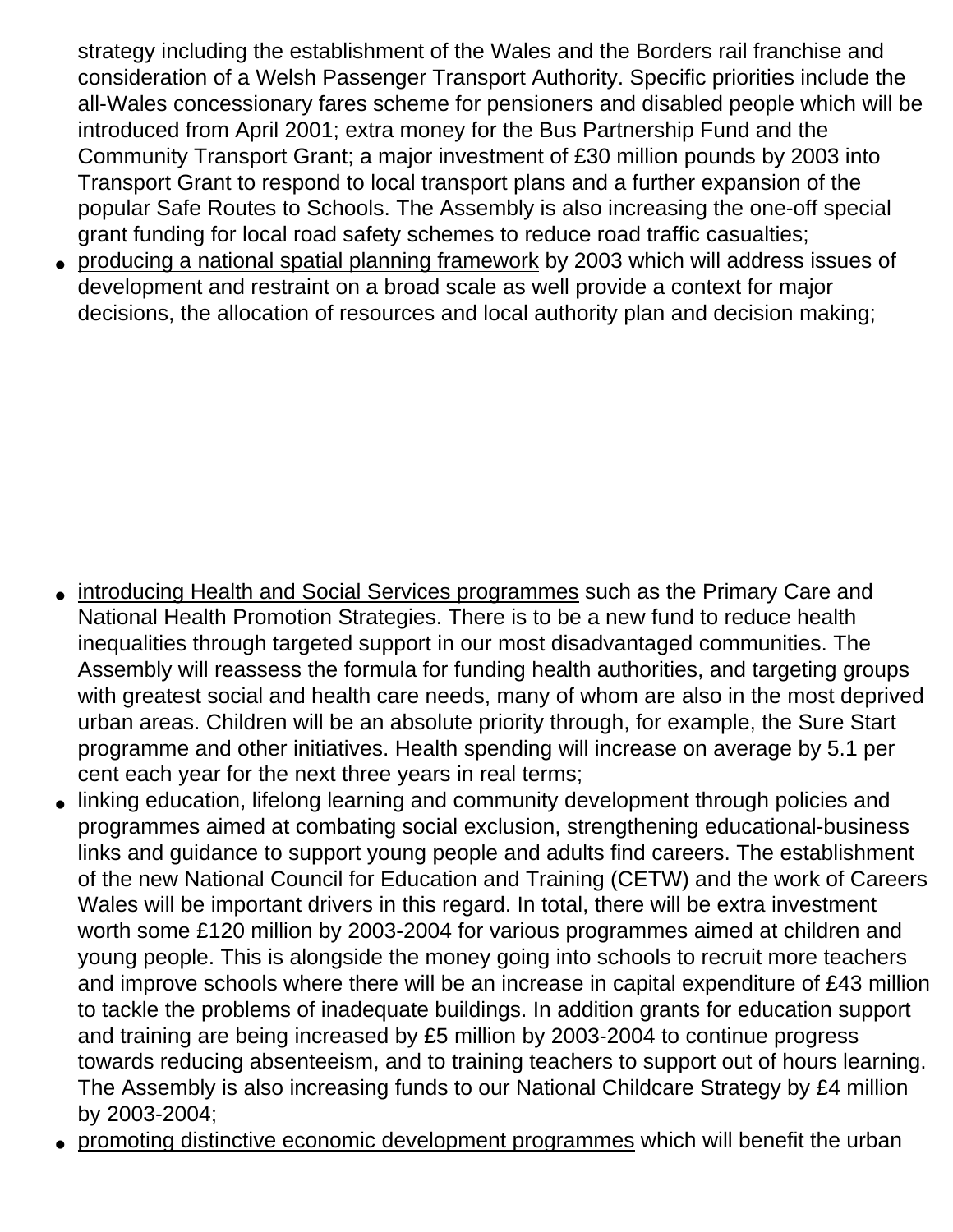areas including the growth of the knowledge economy, entrepreneurship and the growth of the social economy through the establishment of a Community Investment Authority and support for Credit Unions.

• using European Structural Funds (and particularly Objective 1) to maximum advantage in support of a wide range of activities that directly and indirectly impact on urban development and regeneration, including the URBAN programme in Wrexham. The Objective 1 Single Programme Document covers a number of priorities and measures for improving economic infrastructure, supporting community-based regeneration, skills and training, transport and environmental improvements which will help deliver many of the Assembly's objectives and initiatives over the next six years. Flagship projects include Finance Wales and the expansion of Wales' Credit Union network. The Assembly is also increasing the Local Regeneration Fund by £11 million by 2003-2004, aimed at the sustainable regeneration of deprived areas in Wales. Most of the budget is eligible to be used as match funding for Structural Funds;

# **The Pre-Budget Report**

7. The Chancellor of the Exchequer's statement on 8 November contained a number of initiatives in this area including:

- **Stamp duty exemption for disadvantaged communities:** Stamp duty will be abolished for all property transactions in Britain's most disadvantaged communities to stimulate the property market and encourage urban renewal.
- **Accelerated payable tax credits for cleaning up contaminated land:**

Giving property investors immediate tax relief for their clean-up costs - instead of having to wait until the land is sold - will make more projects to regenerate derelict sites more viable for the benefit of local residents and businesses. This will help address the legacy of the past and reduce the pressure on greenfield sites.

- **100 per cent capital allowances for creating 'flats over shops' for letting:**  Immediate tax relief to property owners for the costs of converting redundant space over shops into flats for letting, encouraging better use of the vacant and under-utilised space above shops and other commercial premises; and
- **VAT reform to encourage additional conversion of properties for residential use:**  A package of VAT measures to encourage the creation of additional homes. This will involve cutting the VAT rate to 5 per cent for residential conversions and removing the VAT burden on developers renovating and selling houses that have been empty for at least 10 years. These steps will help encourage the redevelopment and re-use of buildings, helping to reduce pressure for greenfield development as well as improving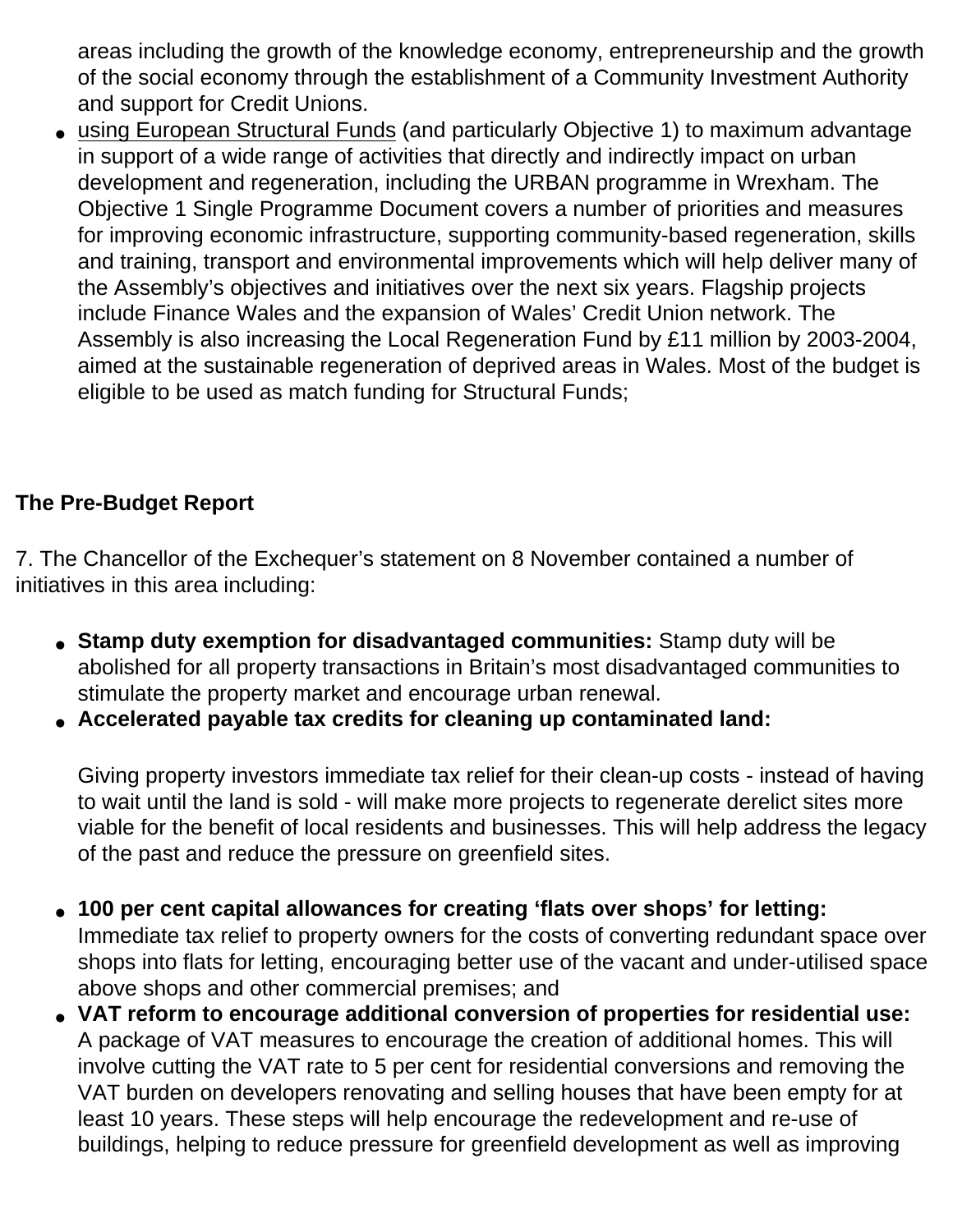the urban environment for local residents.

## **Financial Implications**

8. There are no additional financial implications for the Assembly arising from this paper.

# **Compliance**

9. Section 40 of the Government of Wales Act 1998 and Standing Order 9.

## **Conclusion**

10. The Committee is therefore invited to note that:

- the Assembly has is own clear vision, policies and programmes for the urban areas of Wales – and indeed the whole of Wales. These emphasise the Assembly's commitment to developing better communities where people want to live, work and play; have access to economic opportunities and a pleasant and safe environment;
- there is a major theme of social inclusion running through the Budget. It is designed to tackle the problems of our run-down areas, and improve the position of the disadvantaged in our society by injecting over £175 million extra by 2003-2004 into promoting social inclusion;
- it is proposed to take forward this work on policies and programmes in collaboration with partners both from within Wales and further afield to deliver best practice and quality assured programmes covering both physical and social regeneration. A new Urban Unit is being established within the Assembly to co-ordinate this work.

# **Distribution**

11. Copies of this paper have been sent to the Culture, Economic Development, Education and Lifelong Learning, Environment, Planning and Transport and the Heath and Social Services Committees.